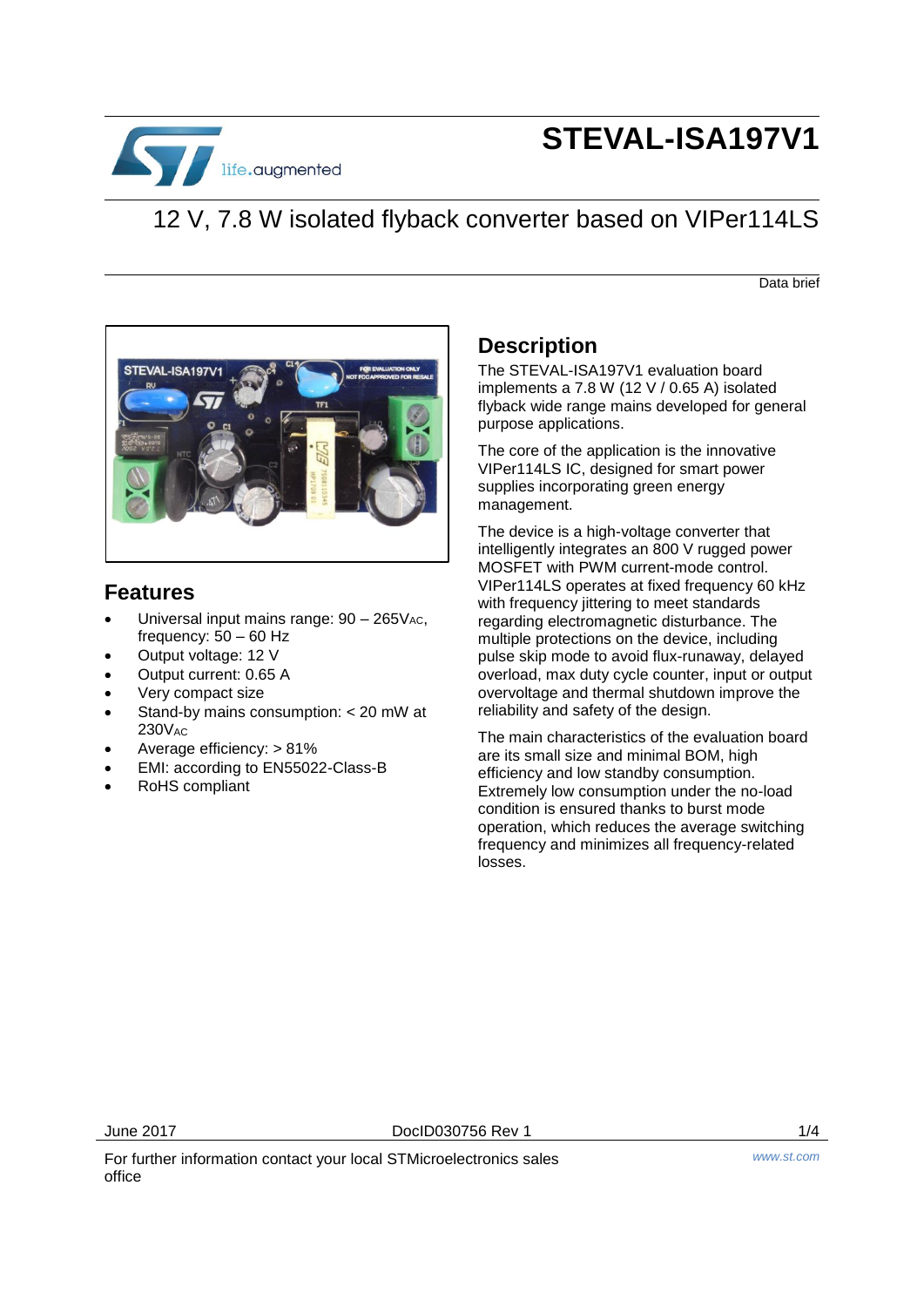### **1 Schematic diagram**



2/4 DocID030756 Rev 1

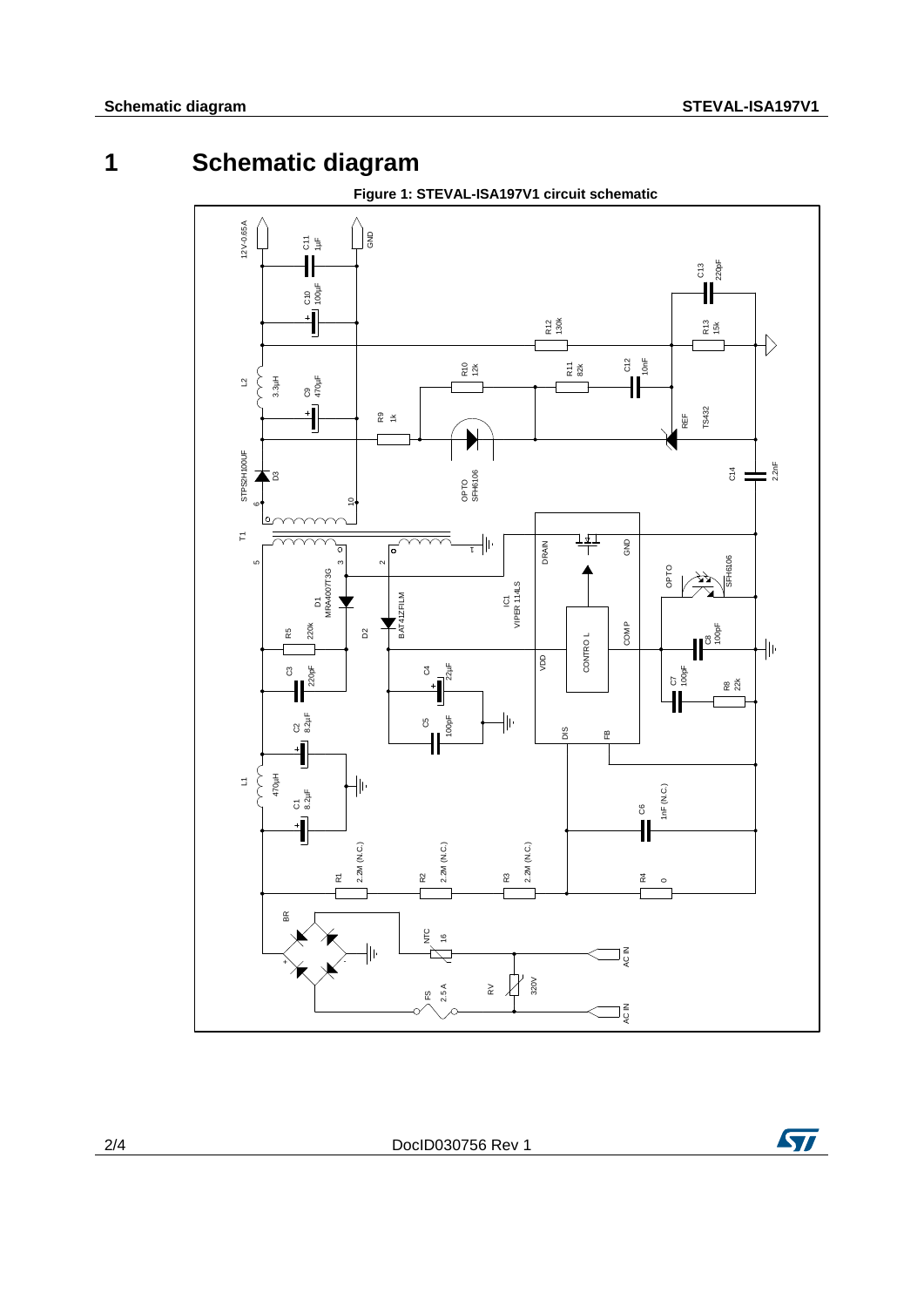## **2 Revision history**

**Table 1: Document revision history**

| <b>Date</b> | Version | <b>Changes</b>   |
|-------------|---------|------------------|
| 28-Jun-2017 |         | Initial release. |